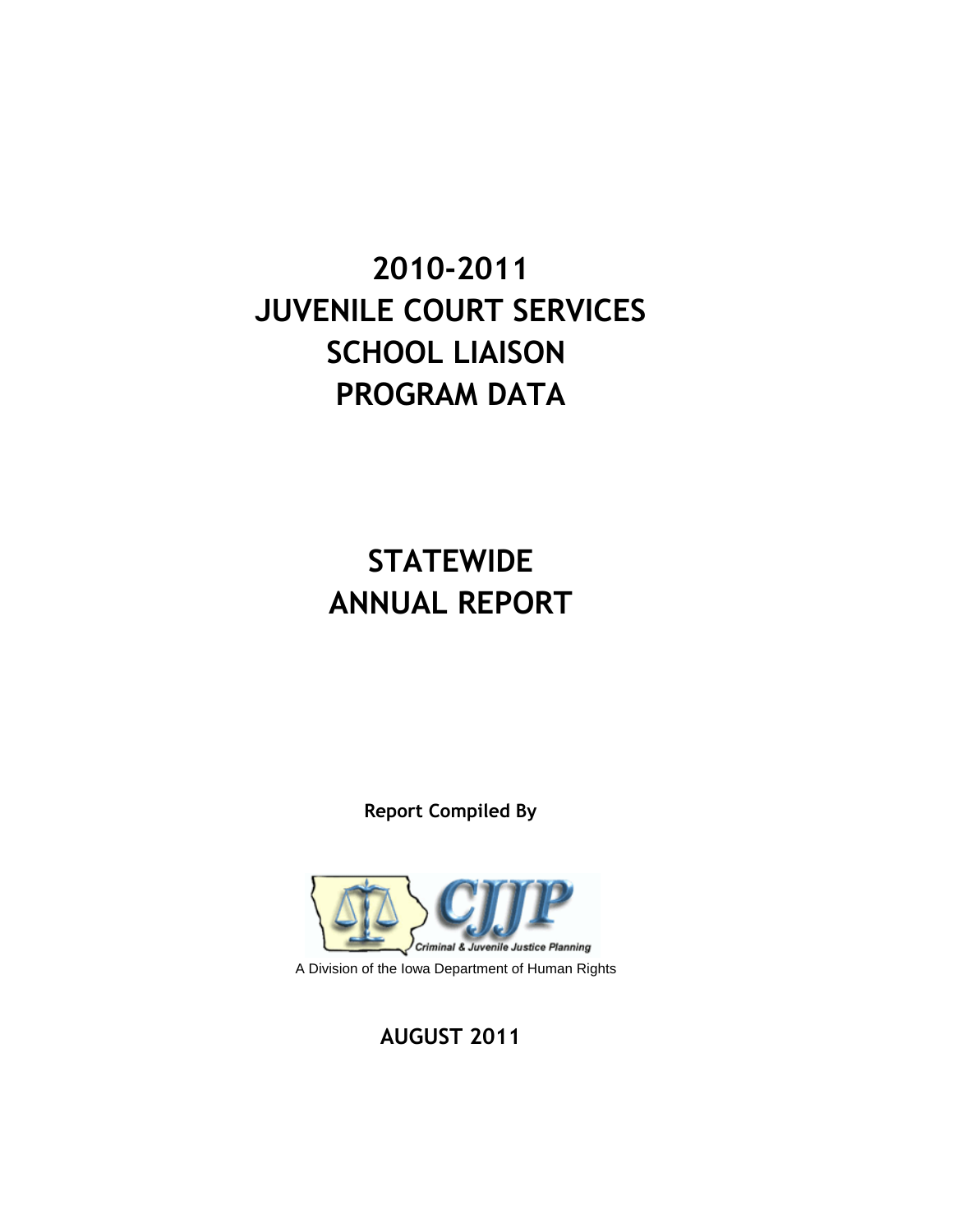## **2010-2011 Juvenile Court School Liaison Program Data**

This report includes statewide aggregated data collected by Juvenile Court Services School Liaison (JCSL) staff across Iowa. JCSLs\* have been providing services to youth since 1994 and have been reporting data to the Iowa Division of Criminal and Juvenile Justice Planning (CJJP) since 2000.

Data are provided to CJJP through statistical summary forms completed by JCSL staff. Because forms are completed only when meaningful contact between a student and a liaison takes place, only a portion of the total population served is reported. Meaningful contact is defined as having at least five contacts within a 60-day period (at any point during the academic year) regarding at least one of the referral reasons supplied on the form. Data are entered into a web-based application by the liaisons and retrieved electronically by CJJP via the internet. Service information is submitted and uploaded only at the end of the academic year.

Data regarding the youth served are reported annually by CJJP. Performance measures pertaining to attendance, truancies, tardies, suspensions, law violations, and grade point average are some of the key data collected and reported.

During the 2010-2011 school year, there were 98 school liaisons who reported on 4,047 students.

*\* Referred to as School-Based Interventionists in Judicial District 4*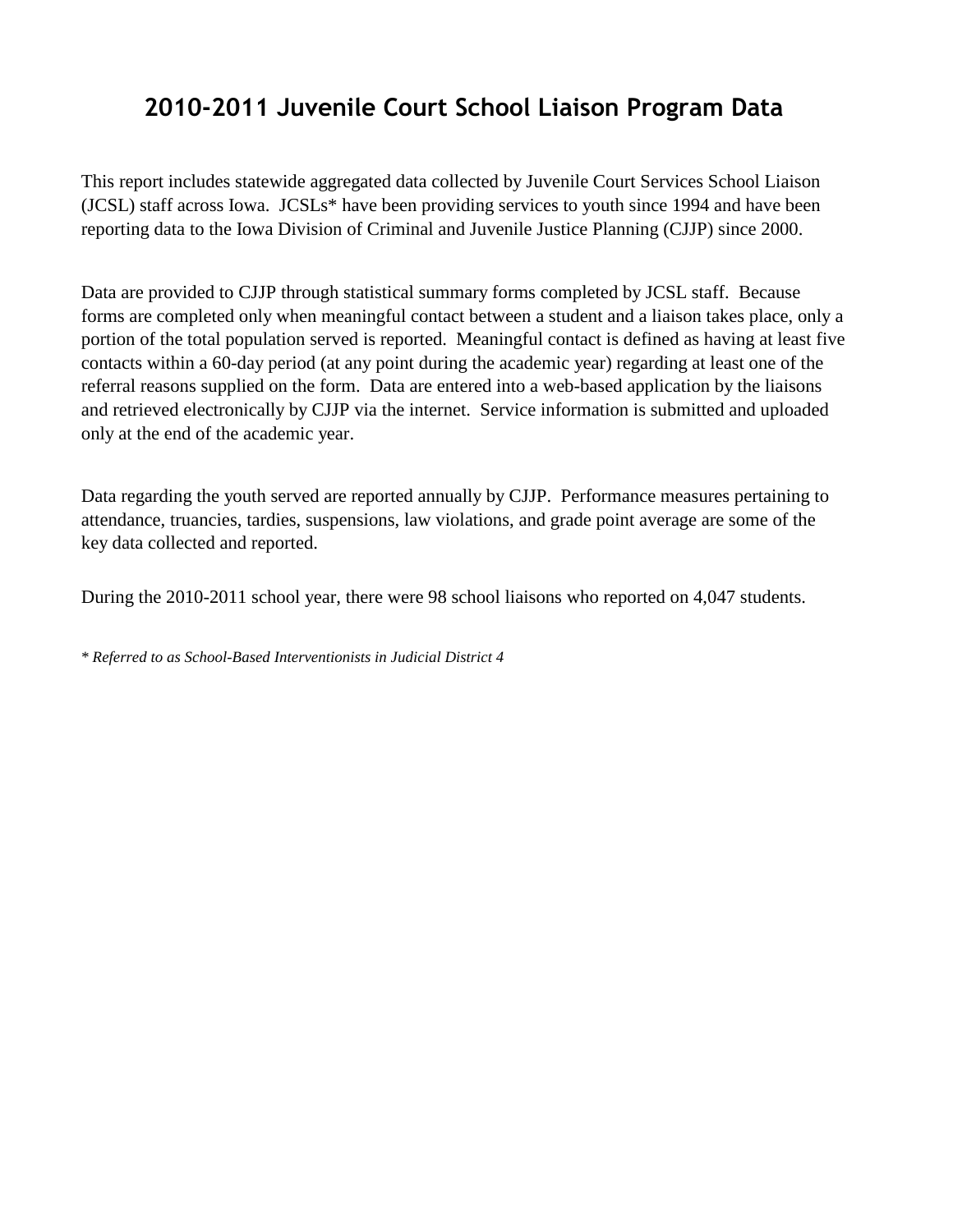## **2010-2011 Statewide JCSL Program Data**

#### **Total Number of Re**

| ecords | 4,047 |  |
|--------|-------|--|
|        |       |  |

|                             |                                         |                          | % of         |                          |                               |                         | $%$ of        |
|-----------------------------|-----------------------------------------|--------------------------|--------------|--------------------------|-------------------------------|-------------------------|---------------|
|                             |                                         | $\underline{\mathbf{N}}$ | <b>Total</b> |                          |                               | $\overline{\mathbf{N}}$ | Total         |
| <b>Records per District</b> |                                         |                          |              | Age                      |                               |                         |               |
|                             | District 1                              | 270                      | 6.7%         |                          | $<$ 7                         | 14                      | 0.3%          |
|                             | District 2                              | 597                      | 14.8%        |                          | $7 - 8$                       | 26                      | 0.6%          |
|                             | District 3                              | 414                      | 10.2%        |                          | $9-10$                        | 104                     | 2.6%          |
|                             | District 4                              | 627                      | 15.5%        |                          | 11-12                         | 640                     | 15.8%         |
|                             | District 5                              | 1,082                    | 26.7%        |                          | $13 - 14$                     | 1,132                   | 28.0%         |
|                             | District 6                              | 347                      | 8.6%         |                          | $15 - 16$                     | 1,426                   | 35.2%         |
|                             | District 7                              | 550                      | 13.6%        |                          | 17-19                         | 705                     | 17.4%         |
|                             | District 8                              | 160                      | 4.0%         |                          |                               |                         |               |
|                             |                                         |                          |              | <b>Median Age</b>        |                               | 15.1 yrs                |               |
| Gender                      |                                         |                          |              |                          |                               |                         |               |
|                             | Male                                    | 2,465                    | 60.9%        | Grade                    | K                             | 2                       | 0.0%          |
|                             | Female                                  | 1,582                    | 39.1%        |                          | $\mathbf{1}$                  | 16                      | 0.4%          |
|                             |                                         |                          |              |                          | $\overline{c}$                | 10                      | 0.2%          |
| Race                        |                                         |                          |              |                          | 3                             | 14                      | 0.3%          |
|                             | Caucasian                               | 3,026                    | 74.8%        |                          | $\overline{\mathcal{L}}$      | 24                      | 0.6%          |
|                             | African-American                        | 527                      | 13.0%        |                          | 5                             | 117                     | 2.9%          |
|                             | Hispanic                                | 333                      | 8.2%         |                          | 6                             | 288                     | 7.1%          |
|                             | Native American                         | 30                       | 0.7%         |                          | 7                             | 478                     | 11.8%         |
|                             | Asian/Pacific                           | 34                       | 0.8%         |                          | 8                             | 533                     | 13.2%         |
|                             | Mixed/Other                             | 97                       | 2.4%         |                          | 9                             | 735                     | 18.2%         |
|                             |                                         |                          |              |                          | 10                            | 711                     |               |
|                             | <b>Parent/Guardian Relationship</b>     |                          |              |                          |                               |                         | 17.6%         |
|                             | Parent                                  |                          |              |                          | 11<br>12                      | 617                     | 15.2%         |
|                             |                                         | 3,134                    | 77.4%        |                          |                               | 502                     | 12.4%         |
|                             | Parent & Other                          | 592                      | 14.6%        | Grade Level <sup>1</sup> |                               |                         |               |
|                             | <b>Foster Parent</b>                    | 46                       | 1.1%         |                          |                               |                         |               |
|                             | Relative                                | 196                      | 4.8%         |                          | Elementary                    | 183                     | 4.5%          |
|                             | Custodian                               | 34                       | 0.8%         |                          | Middle                        | 1,299                   | 32.1%         |
|                             | Friend                                  | 30                       | 0.7%         |                          | High/Alternative              | 2,565                   | 63.4%         |
|                             | Other                                   | 15                       | 0.4%         |                          |                               |                         |               |
|                             | <b>Cases w/JCS-DHS Workers</b>          | 894                      | 22.1%        | <b>Referral Source</b>   |                               |                         |               |
|                             |                                         |                          |              |                          | School                        | 2,253                   | 55.7%         |
|                             |                                         |                          |              |                          | <b>JCS</b>                    | 1,012                   |               |
|                             | <b>Enrolled in Education Program</b>    |                          |              |                          | School Liaison                | 208                     | 25.0%<br>5.1% |
|                             |                                         |                          |              |                          |                               | 248                     |               |
|                             | Yes                                     | 3,543                    | 87.5%        |                          | Self Report                   |                         | 6.1%          |
|                             | No                                      | 504                      | 12.5%        |                          | Family<br><b>DHS</b>          | 170                     | 4.2%          |
|                             |                                         |                          |              |                          |                               | 31                      | 0.8%          |
|                             |                                         |                          |              |                          | Law Enforcement               | 62                      | 1.5%          |
|                             | <b>Exited Before Year End</b>           |                          |              |                          | Other                         | 63                      | 1.6%          |
|                             | Yes                                     | 189                      | 4.7%         |                          |                               |                         |               |
|                             | No                                      | 3,858                    | 95.3%        |                          | Referral Reasons <sup>2</sup> |                         |               |
|                             |                                         |                          |              |                          | Attendance                    | 763                     | 18.9%         |
|                             |                                         |                          |              |                          | <b>Truancy Issues</b>         | 354                     | 8.7%          |
|                             | <b>Continued From Last Yr</b>           | 1,227                    | 30.3%        |                          | Disciplinary                  | 1,730                   | 42.7%         |
|                             |                                         |                          |              |                          | Law Violations                | 1,144                   | 28.3%         |
|                             | <b>Average Length of Service (Days)</b> |                          |              |                          | GPA/Academic                  | 803                     | 19.8%         |
|                             | <b>Overall Average</b>                  | 181.8                    |              |                          | Tardiness                     | 242                     | 6.0%          |
|                             | Elementary                              | 188.1                    |              |                          | Mental Health                 | 402                     | 9.9%          |
|                             | Middle                                  | 184.5                    |              |                          | Other                         | 868                     | 21.4%         |
|                             | High                                    | 180.0                    |              |                          |                               |                         |               |

*Statewide JCSL Report 2011*

*<sup>1</sup> Grade Level was determined by grade: (K-5=Elementary, 6-8=Middle, 9+=High)*

*2 Referral Reasons will not add up to 100 percent since two responses are possible*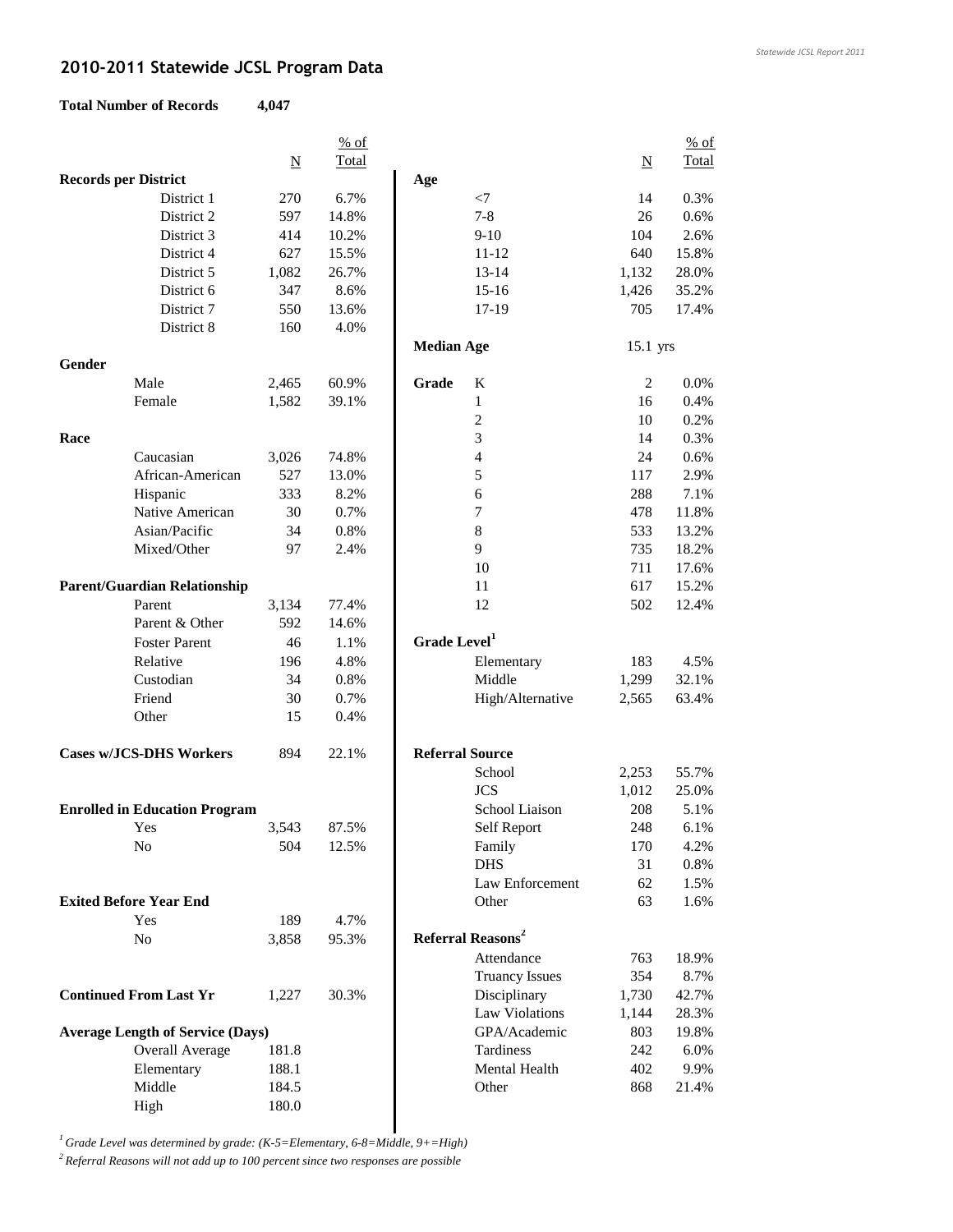## **2010-2011 SCHOOL LIAISON PROGRAM DATA STATEWIDE PERFORMANCE MEASURES**

Performance measures are reported by the JCSL only if he/she had five meaningful contacts with a student within a 60 day period. Data are submitted only for youth who have reportable days/periods for the given construct. Youth with no reportable days/periods would be included under Not Applicable. For purposes of data collection *Pre-Performance* is defined as the term preceding or including the first contact date with a student and *Post-Performance* indicates the term including or following the last contact date with a student.

#### **2010-2011 PERFORMANCE MEASURES**

| <b>Measure</b>        | # of<br><b>Students</b> | $\frac{6}{10}$ | <b>Not</b><br><b>Applicable</b> | $N/A$ %  | Total $#$ of<br><b>Occurrences</b> | Average<br><b>Occurrence</b> | High  | Low |
|-----------------------|-------------------------|----------------|---------------------------------|----------|------------------------------------|------------------------------|-------|-----|
| <b>Attendance</b>     | 3,378                   | 83.5%          | 669                             | 16.5%    | 45,091                             | 13.3                         | 180.0 | 0.5 |
| <b>Truancy</b>        | 1,793                   | 44.3%          | 2,254                           | 55.7%    | 18,103                             | 10.1                         | 135.0 | 0.5 |
| <b>Suspensions</b>    | 1,734                   | 42.8%          | 2,313                           | $57.2\%$ | 8,444                              | 4.9                          | 61.0  | 1.0 |
| <b>Tardies</b>        | 2,902                   | 71.7%          | 1,145                           | 28.3%    | 60,564                             | 20.9                         | 247.0 | 1.0 |
| <b>Law Violations</b> | 1,467                   | 36.2%          | 2,580                           | 63.8%    | 2,275                              | 1.6                          | 12.0  | 1.0 |
| <b>GPA</b>            | 3,176                   | 78.5%          | 871                             | 21.5%    |                                    |                              |       |     |

*Notes -* 

*1. Attendance/Truancy/Suspensions are measured in days, Tardies are measured by class periods and Law Violations count 1 per arrest report*

*2. Total # of Occurrences indicates the total number of days missed, periods tardy, or arrest reports for all records submitted*

## **PERFORMANCE MEASURES: PRE-PERFORMANCE TO POST-PERFORMANCE**

This table includes data pertaining to the six performance measures and whether or not performance improved, declined, or remained the same between the Pre-Performance and Post-Performance reporting periods:

|                       |                 | <b>Student Performance</b> |                 |  |  |  |
|-----------------------|-----------------|----------------------------|-----------------|--|--|--|
| <b>Measure</b>        | <b>Declined</b> | <b>Same</b>                | <b>Improved</b> |  |  |  |
| <b>Attendance</b>     | 44.4%           | 7.7%                       | 47.9%           |  |  |  |
| <b>Truancy</b>        | 47.5%           | 6.5%                       | 46.0%           |  |  |  |
| <b>Suspensions</b>    | 43.0%           | 7.2%                       | 49.8%           |  |  |  |
| <b>Tardies</b>        | 43.8%           | 6.8%                       | 49.4%           |  |  |  |
| <b>Law Violations</b> | 19.6%           | 13.6%                      | 66.8%           |  |  |  |
| GPA                   | 44.1%           | 9.9%                       | 46.0%           |  |  |  |

The above table indicates a considerable improvement in the reduction of law violations. Of the 1,467 youth with law violations during the pre-performance period, 935 (64%) of them had no new violations during the post-performance period.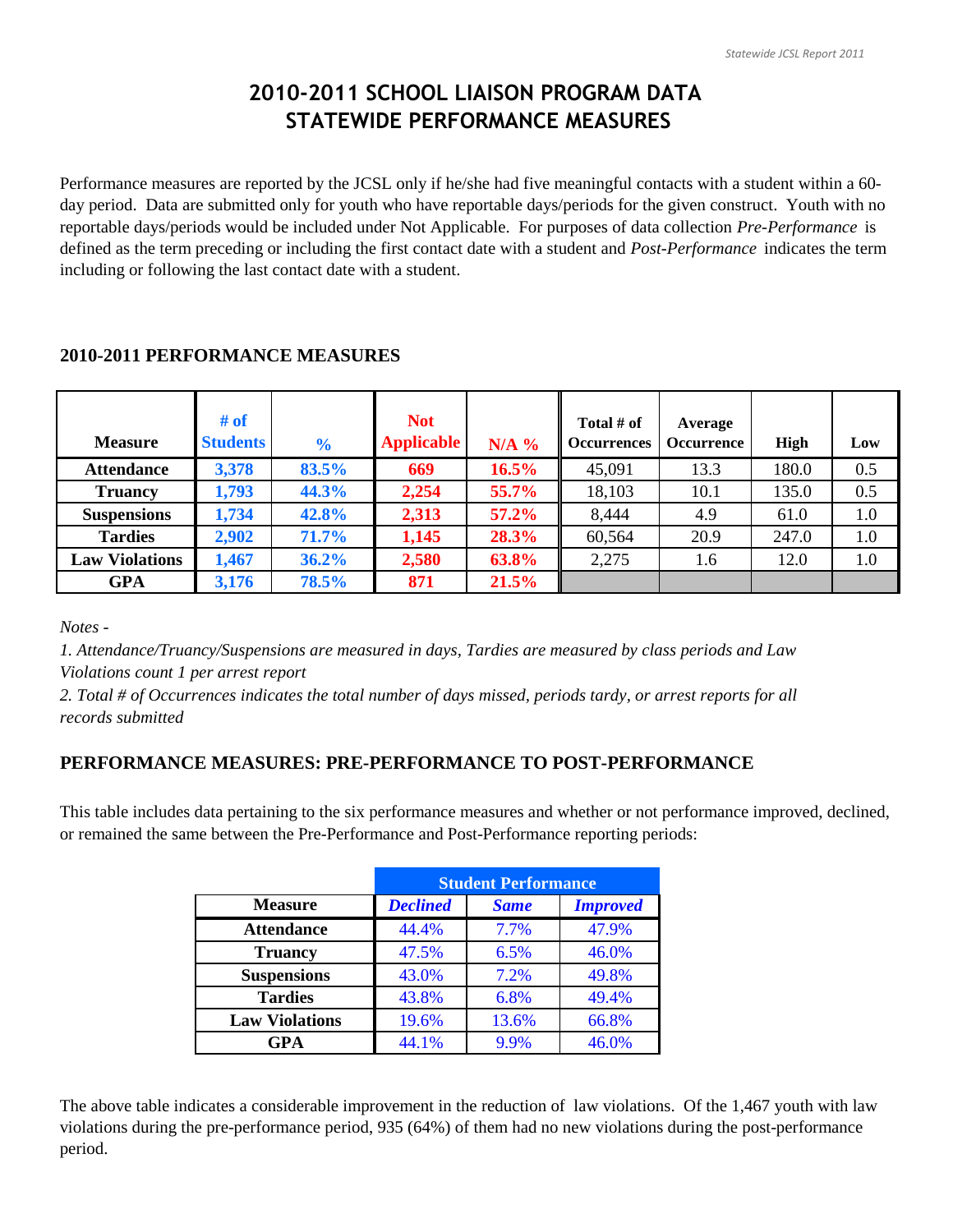## **STATEWIDE PERFORMANCE MEASURES (Continued)**

#### **Law Violations By Average Number of Days Missed**

The following reports the average number of reported days missed by number of law violations during the academic year.

| Tutai Number of Law Violations                     |       |      |      |      |         |  |  |  |  |
|----------------------------------------------------|-------|------|------|------|---------|--|--|--|--|
| <b>Average # of Days</b><br><b>Missed*</b> Due To: | N     |      |      |      |         |  |  |  |  |
| <b>Attendance</b> (excused)                        | 3,378 | 12.7 | 13.9 | 16.1 | 16.2    |  |  |  |  |
| <b>Truancy</b> (not excused)                       | 1,793 |      | 10.2 | 131  | 12.9    |  |  |  |  |
| <b>Suspensions</b> (in or out)                     | .734  |      |      |      | $8.6\,$ |  |  |  |  |

As the number of law violations increases, the number of school days missed also incrementally increases.

#### **Grade Point Average By Average Number of Days Missed**

The following reports the average number of reported days missed by grade point average at the end of the academic year.

| <b>Average # of Days</b><br><b>Missed*</b> Due To: | N     | $0.0 - 1.0$ | 1.01-2.0 | $2.01 - 3.0$ | 3.01-4.0 |
|----------------------------------------------------|-------|-------------|----------|--------------|----------|
| <b>Attendance</b> (excused)                        | 2,661 | 19.4        | 14.1     | 10.9         | $8.8\,$  |
| <b>Truancy</b> (not excused)                       | 1,434 | 14.0        | 7.3      | 5.6          | 4.3      |
| <b>Suspensions</b> (in or out)                     | ,404  |             |          | 4.2          |          |

**GPA (Post-Performance Period)**

**Total Number of Law Violations**

\*Only youth with days missed in the given category are counted. For instance, if a youth had law violations, but no absences/truancies/suspensions he or she would not be counted.

Note - The GPA reported is that which was reported at the end of the post-performance period. Only youth with a reported GPA are included.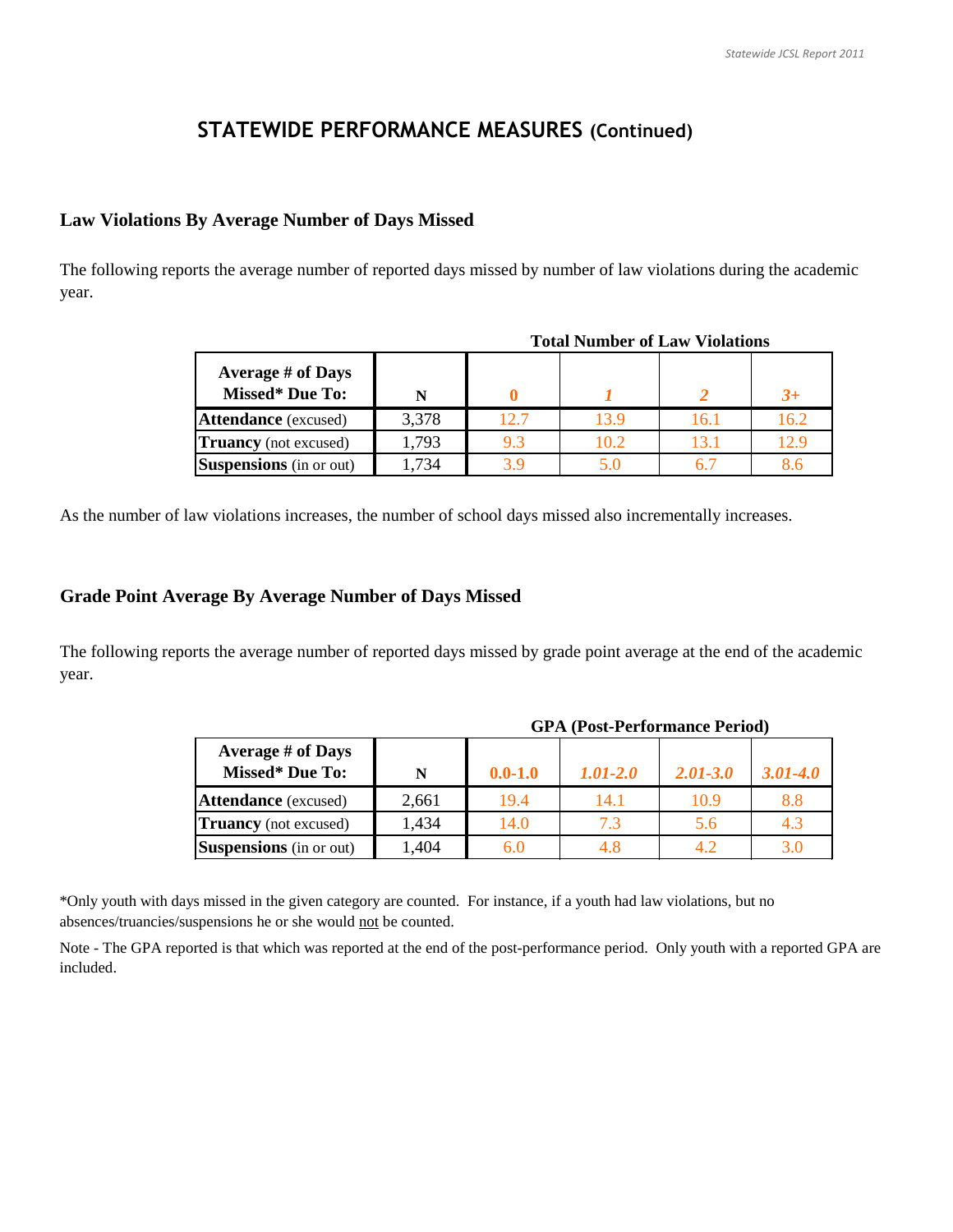## JUVENILE COURT SCHOOL LIAISON PROGRAM DATA 2010-2011 STATEWIDE AGGREGATED DATA BY JUDICIAL DISTRICT



| Gender             | Ν | м     |          |
|--------------------|---|-------|----------|
| <b>Statewide %</b> |   | 60.9% | 1%<br>20 |



|             |       |                  | <b>AFRICAN-</b> |                 | <b>NATIVE</b>   | <b>ASIAN/PACIFIC</b> |                    |
|-------------|-------|------------------|-----------------|-----------------|-----------------|----------------------|--------------------|
| <b>RACE</b> |       | <b>CAUCASIAN</b> | <b>AMERICAN</b> | <b>HISPANIC</b> | <b>AMERICAN</b> | <b>ISLANDER</b>      | <b>MIXED/OTHER</b> |
| Statewide % | 4,047 | 74.8%            | 13.0%           | 8.2%            | 0.7%            | 0.8%                 | 2.4%               |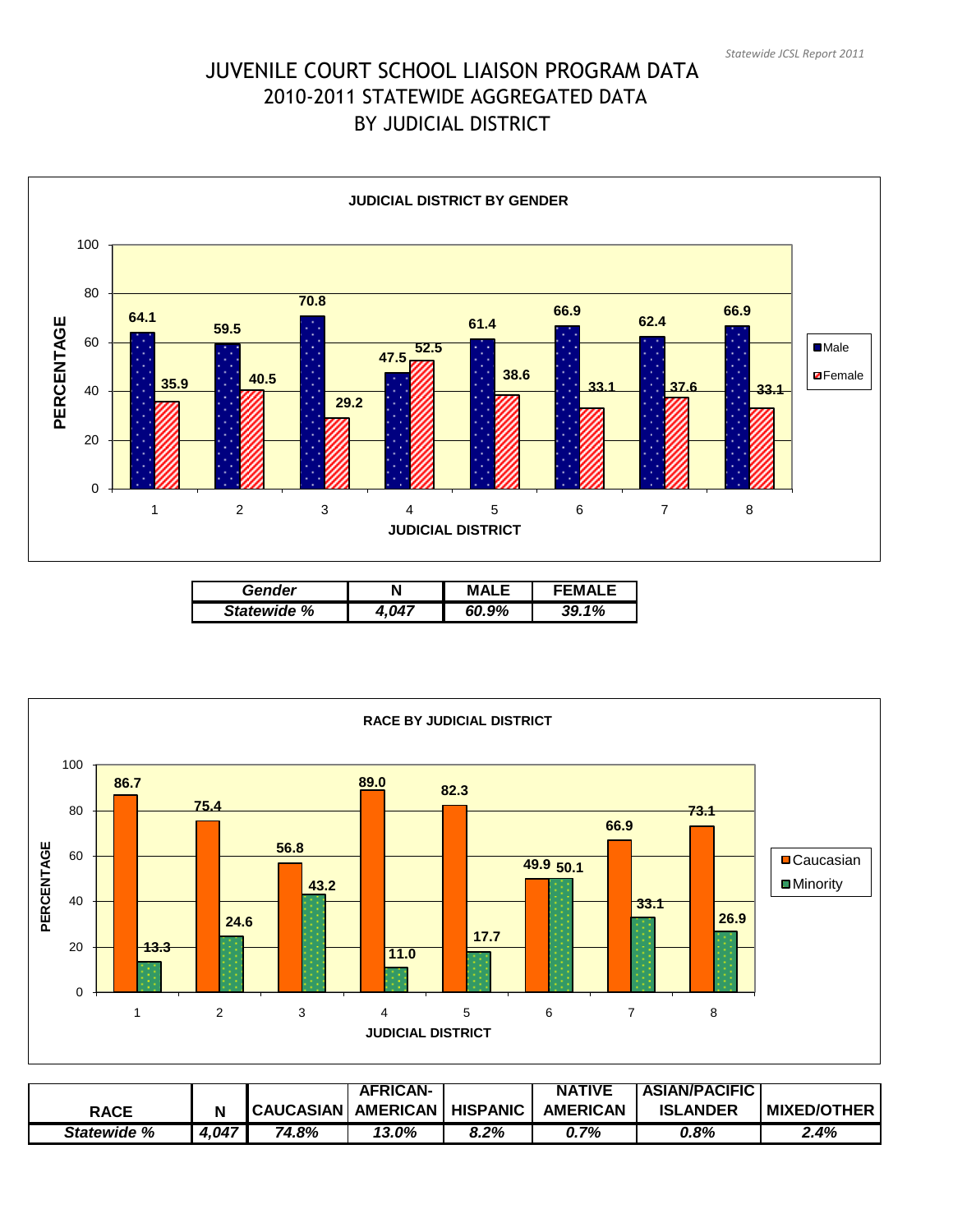

| <b>AGE</b>  | N     | ∽.    | 7-8  | $9 - 10$ | $11 - 12$ | $13 - 14$ | $15 - 16$ |
|-------------|-------|-------|------|----------|-----------|-----------|-----------|
| Statewide % | 4,047 | 0.3%  | 0.6% | 2.6%     | 15.8%     | 28.0%     | 35.2%     |
|             |       | 174   |      |          |           |           |           |
|             |       | 17.4% |      |          |           |           |           |



| <b>GRADE</b>   | N           |                  | 334  | ה -              |             | -10<br>ч.         | .     |
|----------------|-------------|------------------|------|------------------|-------------|-------------------|-------|
| %<br>Statewide | 4.047<br>-- | 70/<br>70<br>ν., | 0.9% | 0%<br>. .<br>v.v | つぶ<br>∠5.0% | 70/<br>35.7<br>70 | 27.7% |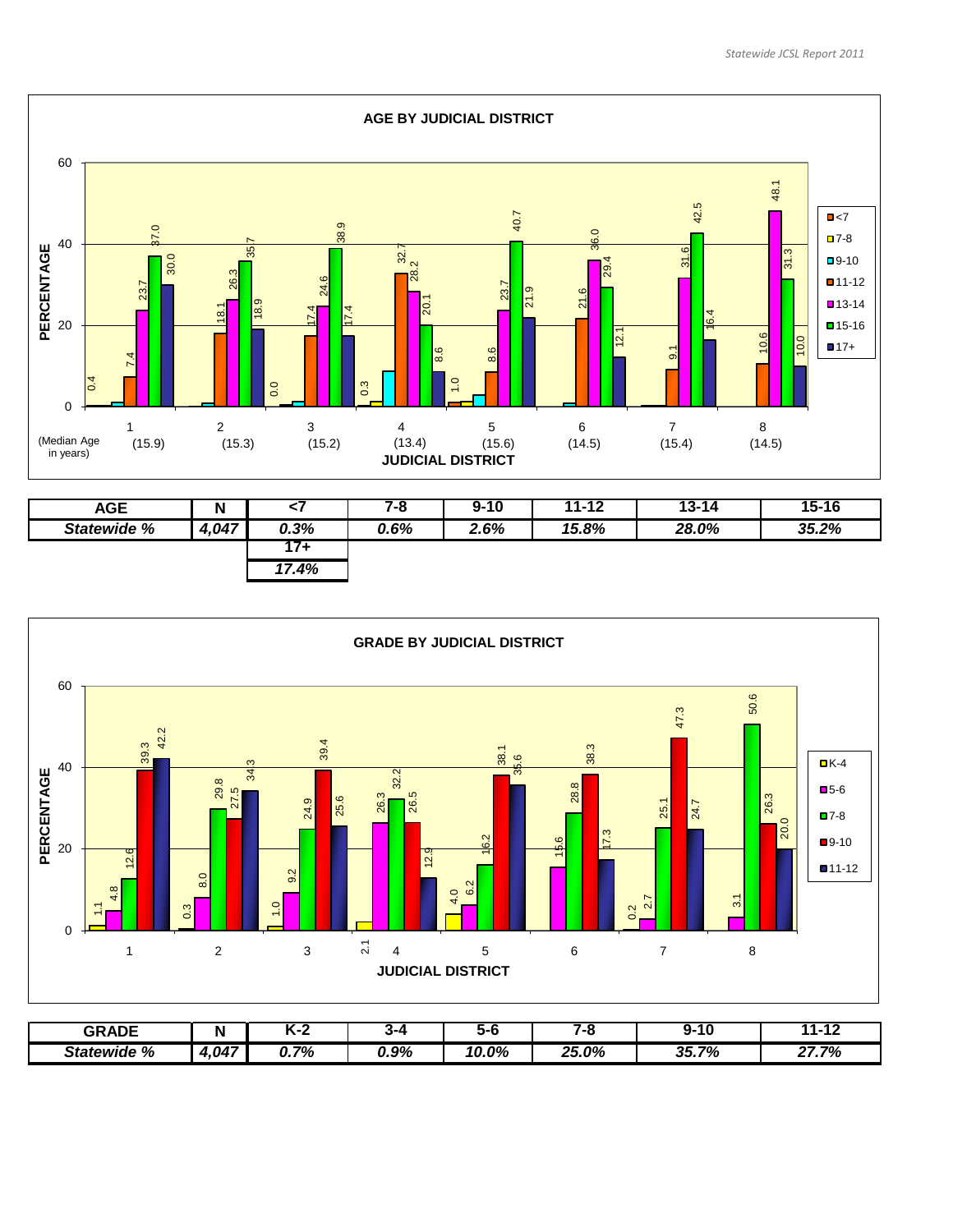

| <b>SOURCEI</b><br><b>REFERRAL</b> | N    | JCS   | <b>JCSL</b> | κΗΟΟΓ<br>sc      | <b>DHS/I</b><br>∟awEnf | <b>Family/Self</b> | <b>THEF</b> |
|-----------------------------------|------|-------|-------------|------------------|------------------------|--------------------|-------------|
| %<br>Statewide                    | .047 | 25.0% | 5.1%        | 7%<br>55<br>JJ., | 2.3%                   | 10.3%              | $1.6\%$     |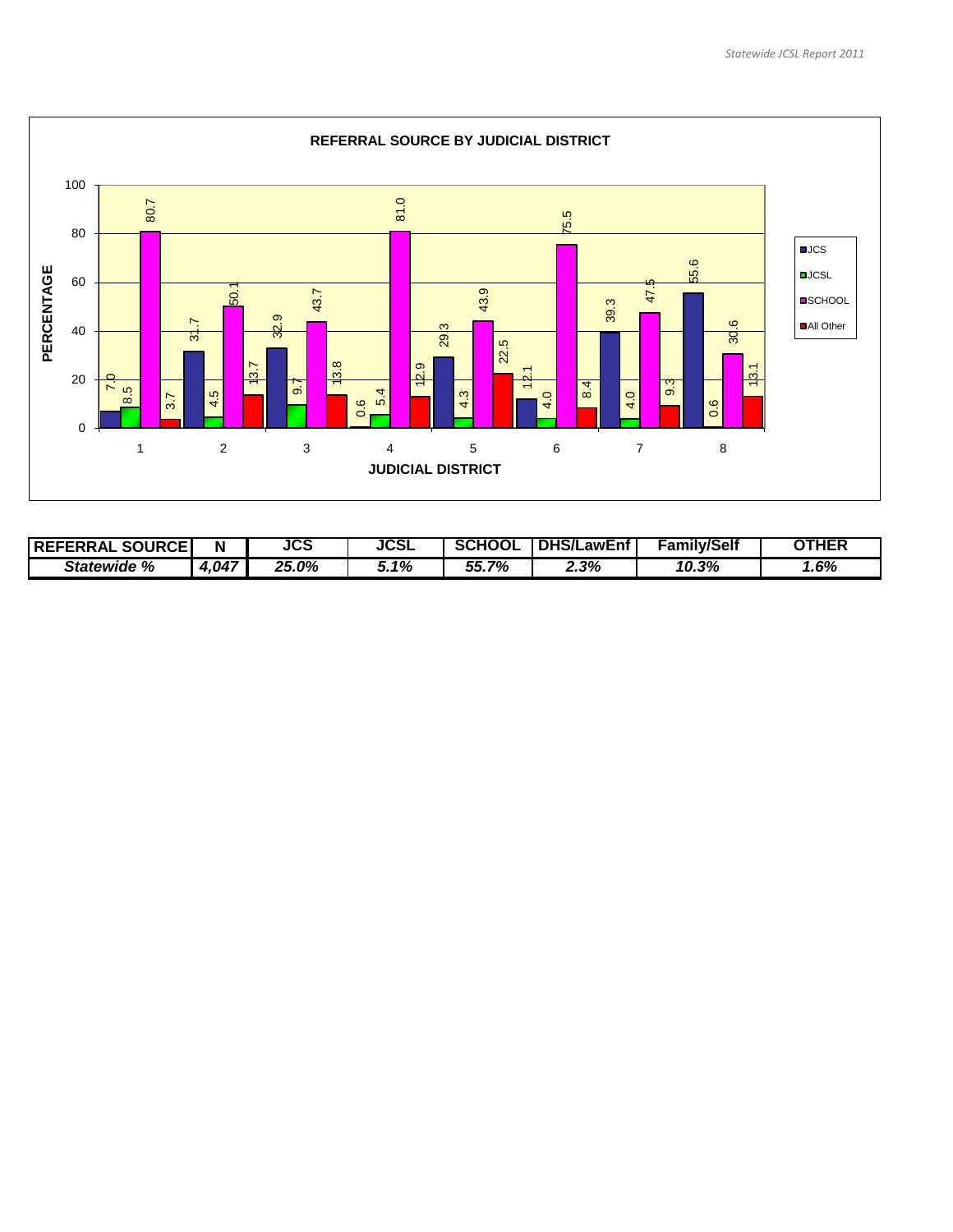## **STATEWIDE TRENDS 2007-2011**



**Number of Records-Statewide**

**Gender-Statewide**



**Race - Statewide**

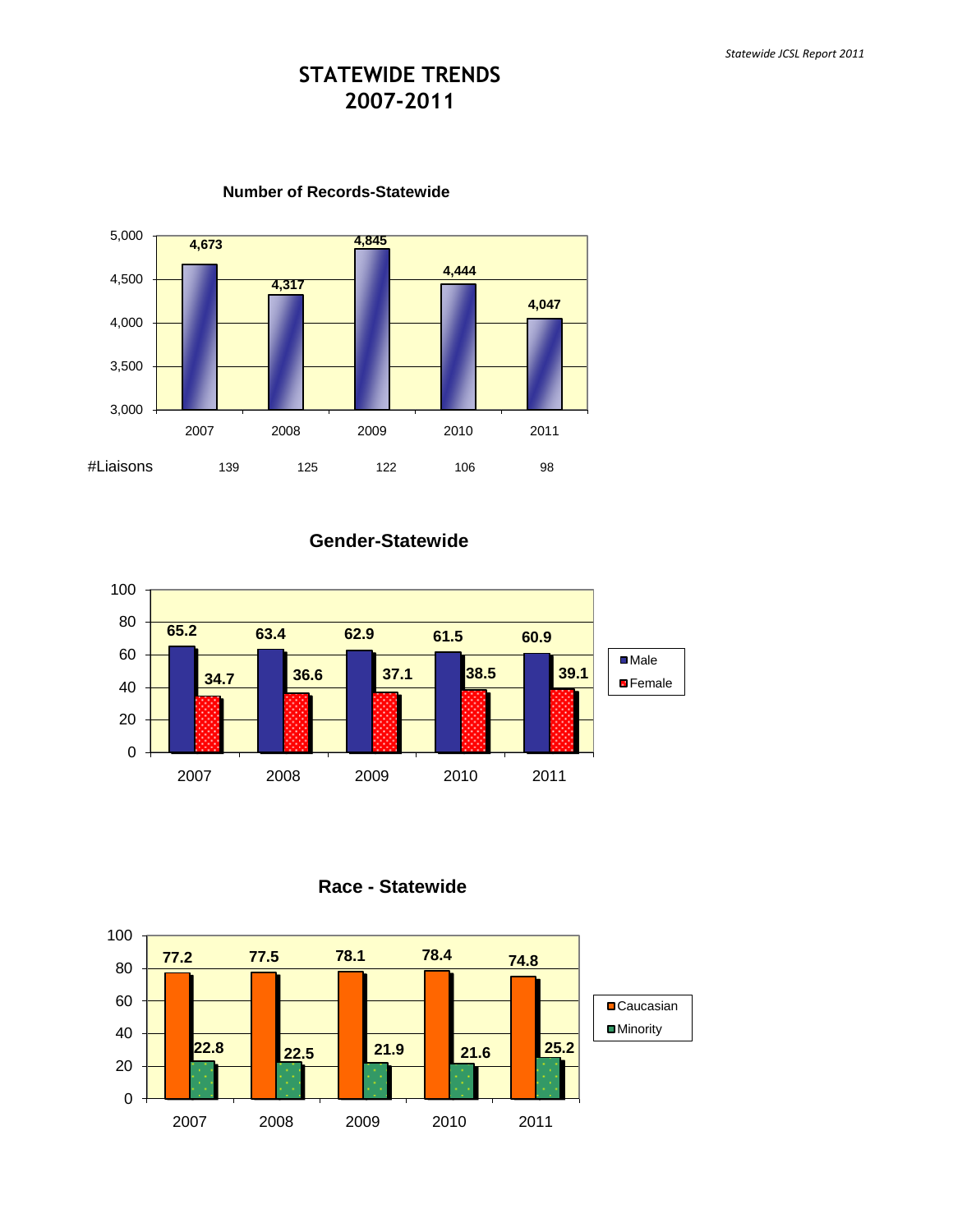

#### **Grade Level - Statewide**

(Youth in Alternative Schools are counted under High School)



### **Parent/Guardian-Statewide**





(School Liaison referrals are counted under JCS)